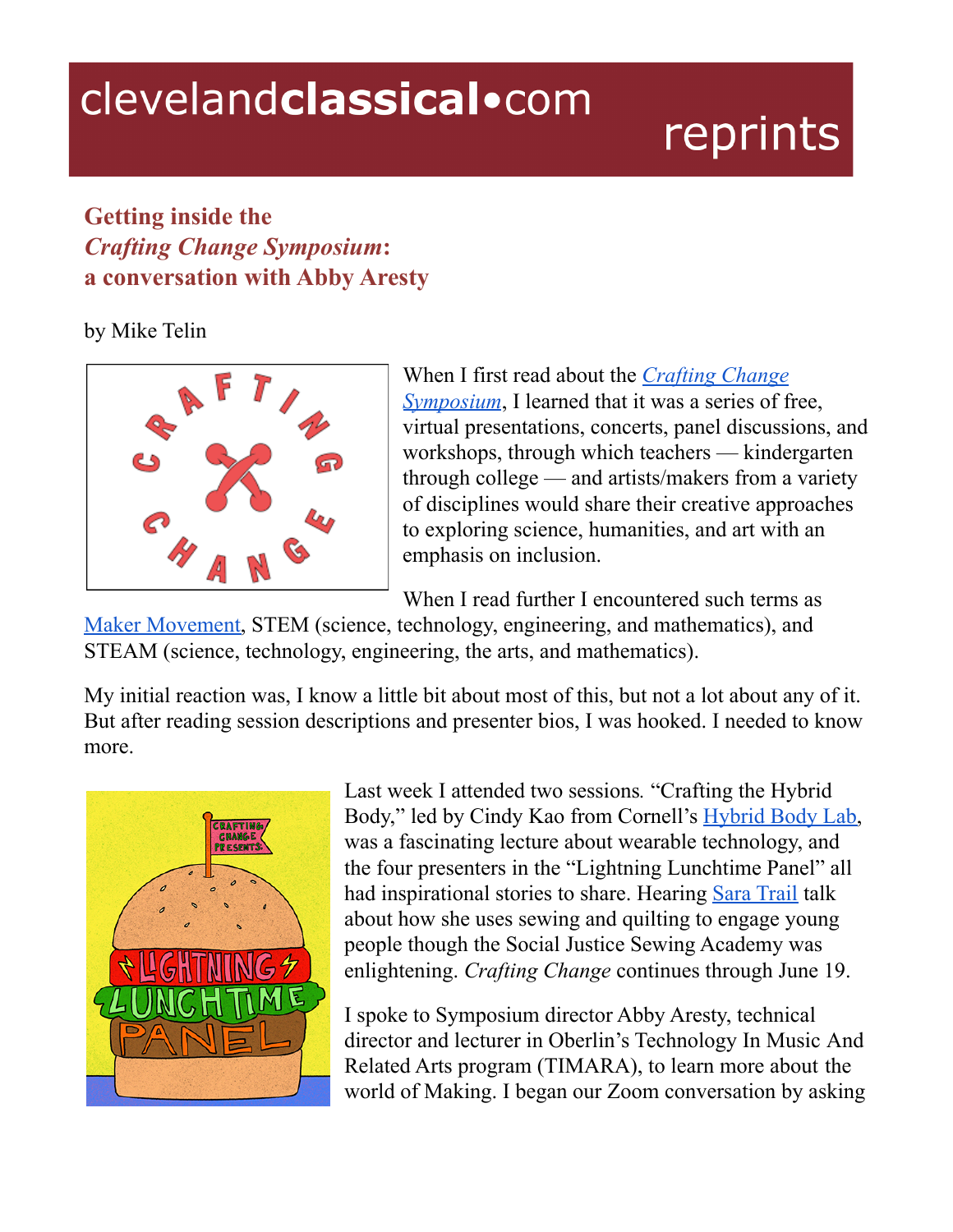her how she would describe the Symposium and its title during a short elevator ride.

Abby Aresty: First and foremost, it's a birds-eye view of how artists, technologists, educators, and creative people are using creativity, crafts, and technology to effect change in their community and classroom or whatever space they are working in. So it's really a big-tent idea and there's quite a lot that can fit into that.



There have been a lot of "crafting" titles lately. In the fall of 2019 the TIMARA department hosted a *Crafting Sound Symposium* and last fall I taught a class called Crafting Change: Art Activism in the 2020 Election. And I've been interested in embedding traditional handicrafts into sonic art practices and thinking about how that can "craft change" in the field that I'm in, which is music technology.

I hope this is not too much "inside baseball" for folks, but if they are drawn in, even for a moment, it will start to make sense.

*Mike Telin: Does the Maker Movement work in tandem with the academic disciplines that are part of STEM and STEAM?*

AA: Absolutely. There are so many people who have been working to create that connection. One of the most famous is Leah [Buechley](http://leahbuechley.com/?p=81), who created the LilyPad [Arduino,](http://leahbuechley.com/?p=81) which is all about making a way to interface with sewing and technology. But a lot of her research has been about answering the question, how do we bring the Maker Movement to a broader audience?

#### *MT: When did the Maker Movement begin to blossom?*

AA: We often point to 2007, when the LilyPad Arduino became commercially available, but it does go further back than that. In the '90s, [Maggie](http://www.maggieorth.com/bio.html) Orth and others at the MIT Media Lab were in the beginning phases of answering the question, how do we actually start to integrate technology like embedding

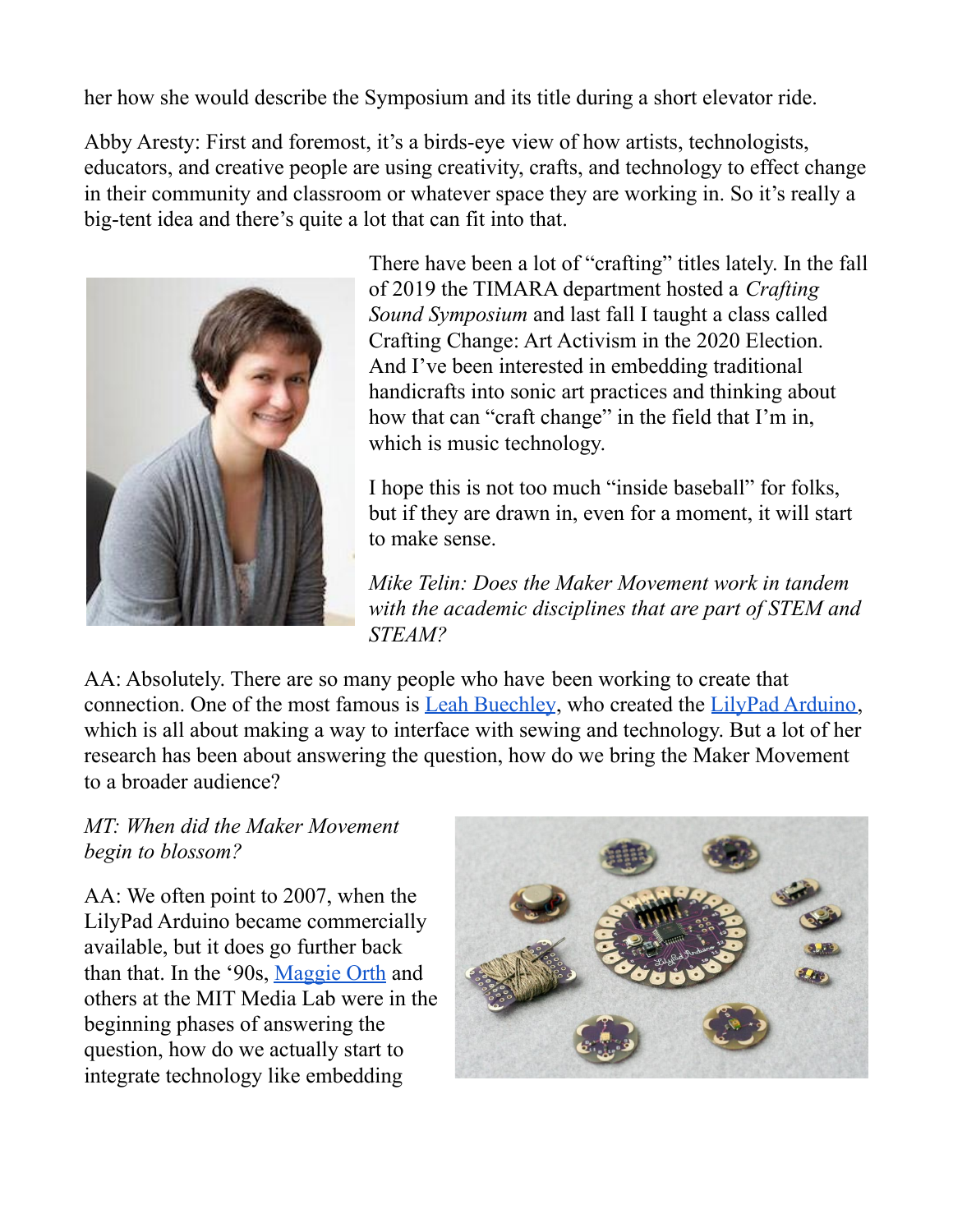electronics into textiles? But in 2007 it began to become a little more open-source, and it blossomed from there.

### *MT: How did you become interested in it?*

AA: My background is music composition — Eastman, University of Michigan, and University of Washington — and every time I was introduced to a technology, I was excited by what it afforded. At Eastman that was recording sound and working with physical objects to create sound.

At the University of Washington I took a [mechatronics](https://www.me.washington.edu/students/ug/mechatronics) class where I learned a little bit of code and electronics. But my dissertation was about putting sound into an arboretum — a physical space. It was incredibly empowering to be able to walk through that space with the general public — I was like, wow, I can actually use technology to reach a different audience.

Since I've been at Oberlin, I've become more interested in the Maker Movement, which is how I came to collaborate with people at Lorain County Community College in their incredible [FAB](https://www.lorainccc.edu/campana/fab-lab/) Lab. And that's how I came to create with Kyle [Hartzell](https://kyle-hartzell.format.com/resonance-exchange) for the *Crafting Sound Symposium*, where suddenly all these artists came and shared workshops and presentations that opened the door for me and many of my students to an even broader range of technologies and crafts.